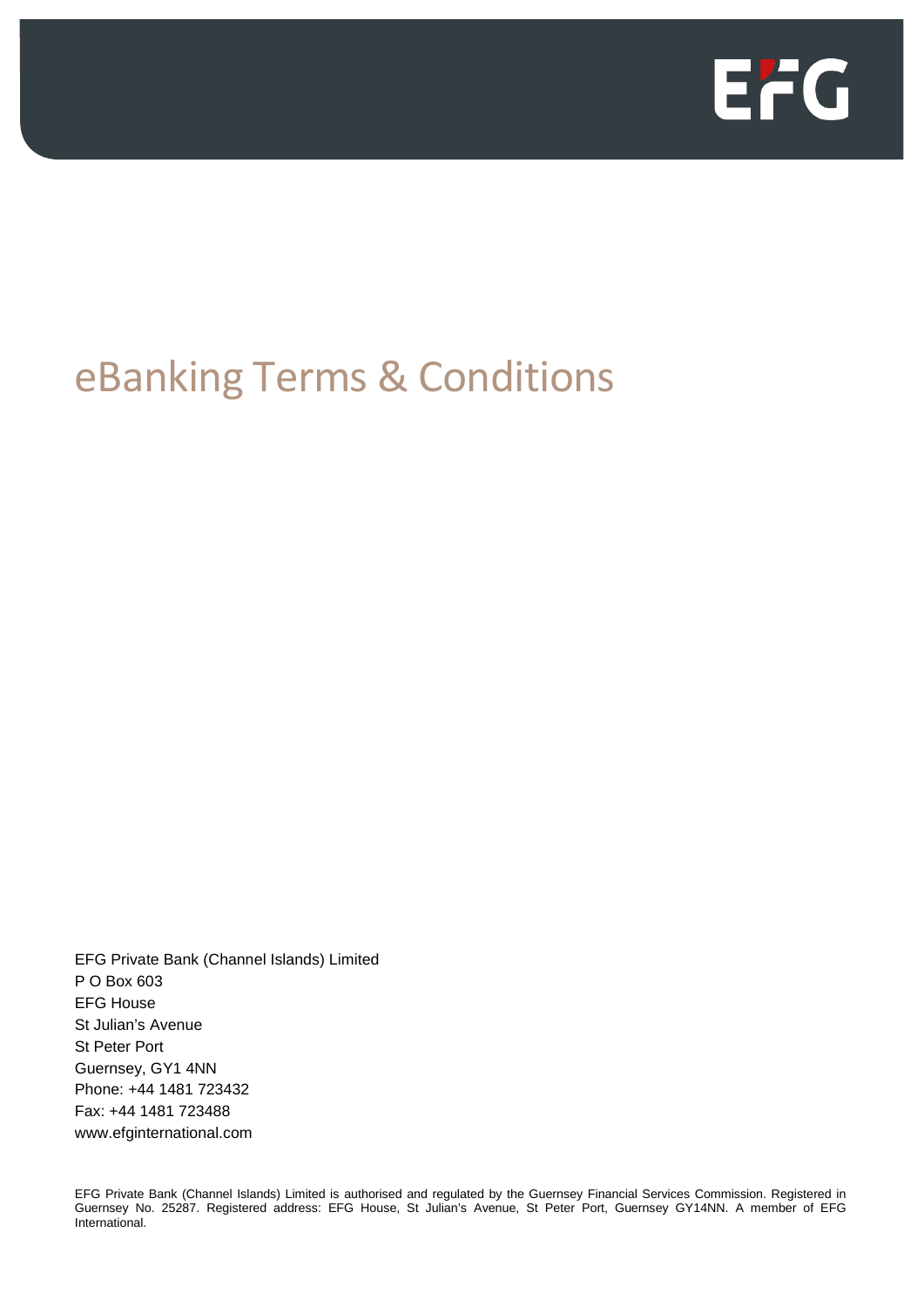# **Terms and Conditions**

## 1. **Terms and conditions**

- 1.1 These are the terms and conditions for the use of our online ebanking service, which allows you to access our online banking service and our online investment service.
- 1.2 Our online banking service allows you to view the status of the bank Accounts which you hold with us and, unless you have elected to use our online banking service on a 'view only' basis, to carry out transactions on your Accounts.
- 1.3 Our online investment service allows you to view your investments held in our dealing and custody service.
- 1.4 These terms and conditions supplement, and should be read together with, our general banking terms and conditions where they relate to our online banking service.
- 1.5 Where you also have an investment account with us under which we provide our dealing and custody service these terms and conditions also supplement, and should be read together with, our Terms and Conditions for Dealing and Custody Service where they relate to our online investment service.
- 1.6 Words and expressions which are given a special meaning in our general banking terms and conditions will have the same meanings when used in these terms and conditions where they relate to our online banking service. Words and expressions which are given a special meaning in our Terms and Conditions for Dealing and Custody Service will have the same meanings when used in these terms and conditions where they relate to our online investment service.
- 1.7 References in these terms and conditions to 'we', 'us' and 'our' are references to EFG Private Bank (Channel Islands) Limited in relation to our online banking service and our online investment service.
- 1.8 If there is any inconsistency between these terms and conditions and our general banking terms and conditions, then our general banking terms and conditions will apply unless the difference relates to your use of our online banking service.
- 1.9 If there is any inconsistency between these terms and conditions and our Terms and Conditions for Dealing and Custody Service then our Terms and Conditions for Dealing and Custody Service will apply unless the difference relates to your use of our online investment service.
- 1.10 You should keep these terms and conditions in case you need to refer to them in the future. We will provide additional copies of these terms and conditions at any time you ask for them.

### 2. **Use of our online service**

- 2.1 To use our online service you must have registered to use the service.
- 2.2 You may use our online banking service to access such facilities as we may make available from time to time. These may include the ability to:
	- 2.2.1 view the balance and recent transactions on your Account;
	- 2.2.2 view statements and transaction advices
- 2.2.3 instruct us to transfer money from your Account, subject to any daily transaction limit which we apply to our online banking service from time to time:
- 2.2.4 send us, and receive from us, secure messages relating to your Account.

If you register for our online service and have more than one Account with us, you will be able to use our online banking service in relation to each of your Accounts.

- 2.3 If you wish, you can register to use our online banking service on a 'view only' basis, which will allow you to see your balance and recent transactions on your Account but which does not allow you to instruct us to transfer money from your Account.
- 2.4 You may use our online investment service to access such facilities as we may make available from time to time. These may include the ability to:
	- 2.4.1 view the valuation of, and transactions on, your investment account;
	- 2.4.2 view contract notes and statements setting out details of transactions made on your investment account;
	- 2.4.3 view details of cash balances held in your investment account;
	- 2.4.4 send us, and receive from us, secure messages relating to your investment account
- 2.5 Our online investment service is a 'view only' facility. This means that you will be able to see a valuation of your investment account, details of cash balances and details of transactions and statements, but you will not be able to give us instructions relating to your investments or investments which you would like to buy or sell.
- 2.6 We can make changes to the services available through our online service at any time. If we do this, we will give you notice telling you about the changes. We will give you notice by writing to you or, if you have elected to use our paperless service, by saving it in your e-documents folder

#### 3. **Online banking service - Nature of Account holder**

## *Sole and joint Accounts*

3.1 For sole and joint Accounts, each Account holder and any Authorised Signatory may register to use our online banking service. In addition, if a third party has been granted 'information only' access to your account then you may provide them with 'view only' online access to your account. Each Account holder and Authorised Signatory will be able to use the service independently. Where you have told us in the Banking Mandate that we may only act on the instructions of two or more joint Account holders or Authorised Signatories, we will only act on instructions given through our online banking service if those instructions are given by the required number of people and will not treat an instruction as received until this time. Similarly if we are given an instruction by one Account holder or Authorised Signatory and you have told us that we may only act on the instructions of two or more joint Account holders or Authorised Signatories, we will require the other Account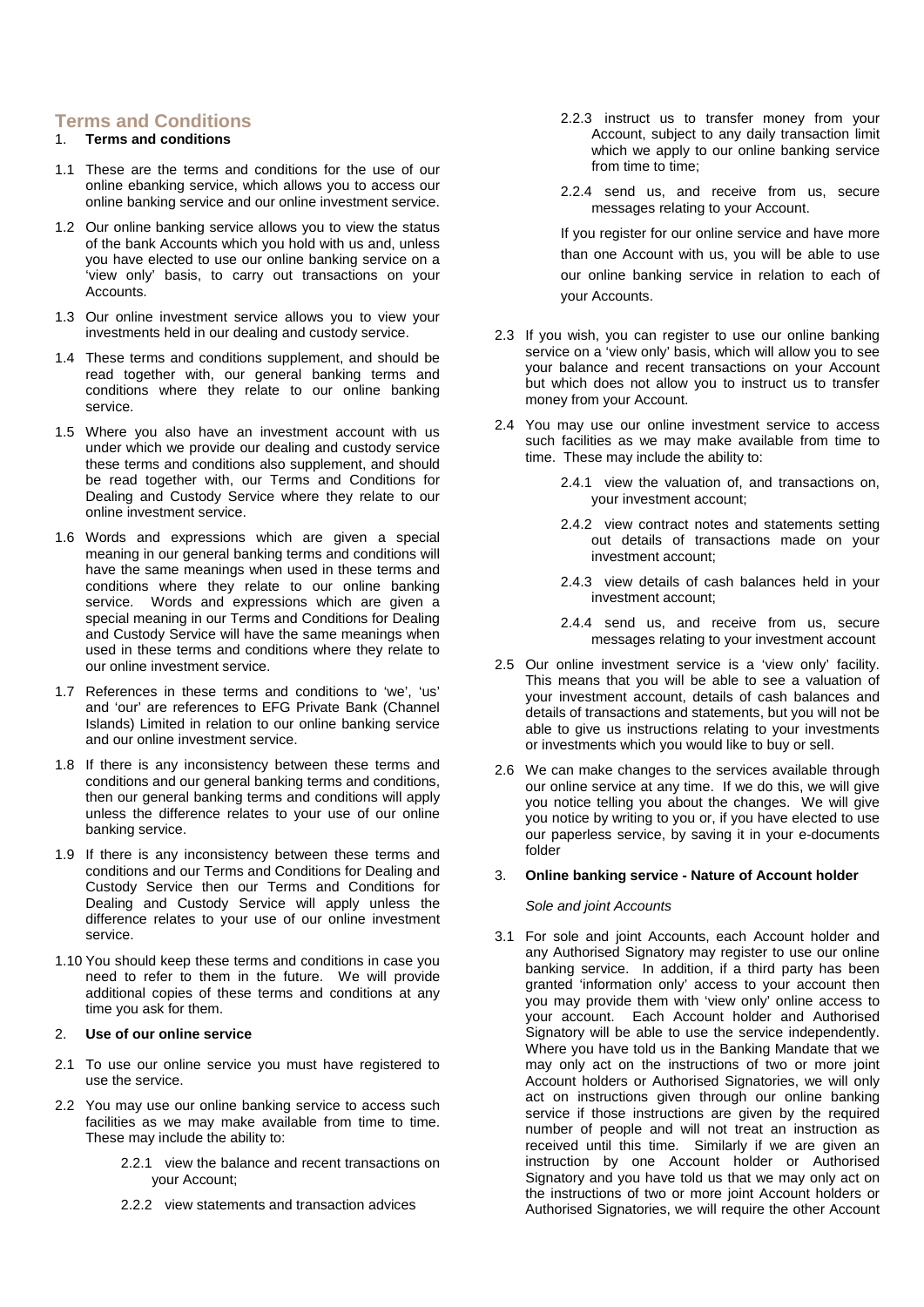holders or Authorised Signatories to confirm the instruction so that the instruction is given by the required number of joint Account holders or Authorised Signatories. We will require the other Account holders or Authorised Signatories to confirm the instruction and we will advise this by sending them a message which they will be able to read and respond to when they next log on to our online banking service.

#### *Corporate entities, trusts and other legal bodies*

- 3.2 Any Authorised Signatory of a corporate entity, trust or other legal body or Entity may register to use our online banking service. In addition, if a third party has been granted 'information-only' access to your account then you may provide them with 'view only' online access to your account
- 3.3 Each Authorised Signatory will be able to use the service independently. Where you have told us that we may only act on the instructions of two or more joint Authorised Signatories in the Banking Mandate, we will only act on instructions given through our online banking service if those instructions are given by the required number of Authorised Signatories and will not treat an instruction as received until this time. If we are given an instruction by one Authorised Signatory and you have told us that we may only act on the instructions of two or more Authorised Signatories, we will require the other Authorised Signatories to confirm the instruction so that the instruction is given by the required number of Authorised Signatories. We will require the other Authorised Signatories to confirm the instruction and we will advise this by sending them a message which they will be able to read and respond to when they next log on to our online banking service.

#### *Authorised signatories*

3.4 Where there is an Authorised Signatory on your Account, references to 'you' will include those Authorised Signatories where the context allows this. For example, references to 'you' in paragraph 5 (Keeping your security details safe) and the requirements in paragraph 9 to only access our online service through a trustworthy network and device and to ensure that any computer or other device through which our online service is accessed has up-to-date virus protection should be read as including the Authorised Signatories on your Account. You will ensure that, to the extent applicable, your Authorised Signatories comply with these terms and conditions. In addition, if you allow third parties to access your account on a 'view only' basis, you will ensure that, to the extent applicable, those third parties also comply with these terms and conditions. This particularly applies to paragraph 5 (Keeping your security details safe) and the requirement in paragraph 9 to only access our online service through a trustworthy network and device and to ensure that any computer or other device through which our online service is accessed has up-to-date virus protection.

#### 4. **Accessing our online service**

4.1 We will give you instructions and guidance on how to access our online service when you register for use of the service. We may also notify you of further instructions and guidance from time to time by putting these on the website through which you access our online service or by writing to you. You must follow any instructions and guidance which we give you in relation to your use of our online service.

- 4.2 Except when it is suspended, you may use our online service 24 hours a day.
- 4.3 To access our online service, you must use the security details which we give you when you register for our online service and such other security details as we require and notify to you from time to time. Security details which we require may include:
	- 4.3.1 a user name and a password which you will be asked to change at initial log-in;
	- 4.3.2 a security code which will either be sent to your phone via a smart-phone application or as an SMS, or via a 'hard token' which provides the code when you log on
	- 4.3.3 such other security arrangements which we may notify to you from time to time.

As stated above we will give you a password when you register to use our online service but when you first log on you will be required to change this to a password which is unique to you.

#### 5. **Keeping your security details safe**

- 5.1 You must memorise your security details and must not write these down on any documents relating to your Account. If you do write down any of your security details, you must disguise these so that they cannot be recognised by anyone else. You must safely destroy any correspondence which you receive from us which gives you any of your security details.
- 5.2 You must not tell anyone else any of your security details or let anyone else use your security details or access your Account online. You must take care to make sure that no-one can discover your security details.
- 5.3 When you are using a computer in a public place you must make sure that no one else can see your security details.
- 5.4 You must log out of our online service when you leave your computer or other device which you use to access our online service unattended and before letting anyone else use your computer. For your security, we may log you out of our online service automatically after a period of inactivity.
- 5.5 You must not tell us or any third party any of your security details. We will never ask for your password in any communication. If you are asked for any of your security details, this should be reported to the Head of Compliance at EFG Private Bank (Channel Islands) Limited, PO Box 603 EFG House, St Julian's Avenue, St Peter Port, Guernsey, GY1 4NN.
- 5.6 You must tell us immediately if you find out that your security details are known by anyone else or if you think that they may have been used by someone else.
- 5.7 You agree that we may inform the police or any regulatory body if there has been any misuse or alleged misuse of your security details or our online service. If you claim not to have authorised any transaction made on your Account using our online banking service, you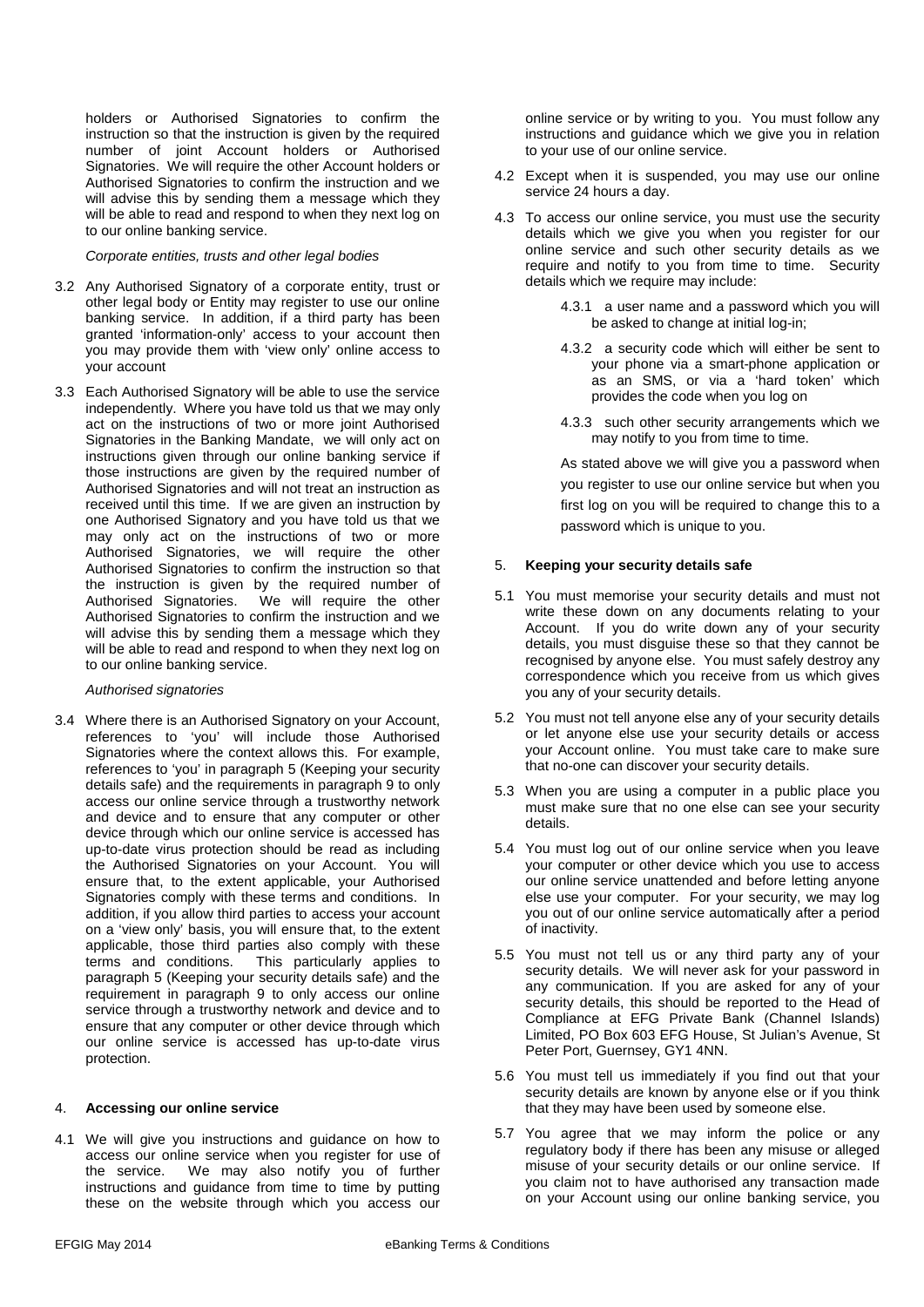must cooperate with us and the police in relation to any investigation into the transaction.

- 5.8 You will be liable for transactions on your Account which are carried out using our online banking service, and for resulting charges and interest incurred on the Account if:
	- 5.8.1 you misuse, or are fraudulent in your use of, the online banking service;
	- 5.8.2 the transaction is carried out by someone else who you have disclosed your security details to; or
	- 5.8.3 you do not follow any instructions or security procedures which we notify to you from time to time.

## 6. **Carrying out transactions using our online banking service**

- 6.1 If you have registered for the service, you may log on to our online banking service to carry out transactions on your Account.
- 6.2 The transactions which you will be able to carry out on your Account will be determined by us from time to time and may include:
	- 6.2.1 instructing us to pay money to another account which you hold with us or to pay money to a third party; and
	- 6.2.2 setting up regular payments from your Account.
- 6.3 We will only act on an instruction given to us using our online banking service if you have entered your security details. Using your security details to access the service is your authorisation to act on instructions which you give us using our online banking service. Provided that your security details have been correctly entered we will not be required to make any further checks in relation to verifying your identity before processing a transaction which you ask us to make using our online banking service.
- 6.4 We are not obliged to act on any instruction, or may delay acting on an instruction, where the instruction involves any transaction or transactions which exceed any daily transaction limit which we apply to your use of our online banking service from time to time.
- 6.5 We are not obliged to act on any instruction given using our online banking service where we have reasonable grounds for believing that the instruction has not been given by you or an Authorised Signatory or where we are not satisfied that carrying out the instruction would comply with our anti-money laundering policy (including, where applicable, where we require any clarification of the rationale for carrying out the instruction).
- 6.6 Term 11 of our general banking terms and conditions will apply to any transactions on your Account which you carry out using our online banking service. In particular, Term 11 of our general banking terms and conditions:
	- 6.6.1 describes circumstances in which we can refuse to act on your instructions;
	- 6.6.2 sets out the information which we will need to make a payment from your Account and what we will do if you provide us with incorrect information;
- 6.6.3 tells you how you can cancel an instruction;
- 6.6.4 sets out our liability for unauthorised transactions on your Account; and
- 6.6.5 sets out our responsibility for carrying out your instructions correctly.

In accordance with Term 11 of our general banking terms and conditions, we will generally treat your instruction as received when we actually receive it unless your instruction is to make a payment in the future or if your instruction is received after the cutoff time on a business day or on a day which is not a business day, in which case the instruction will be treated as received by us at the start of the next business day. If you instruct us to make a payment in the future, your instruction will be treated as received by us on the date on which the payment is to be made by us to the recipient's bank.

## 7. **Suspension of use of our online service**

- 7.1 We may suspend your use of our online banking service, or deactivate your security details, if any of the circumstances described in Term 9.4 of our general banking terms and conditions apply.
- 7.2 We may withdraw or suspend our online service if we need to carry out maintenance on, make improvements to, our website. We will give prior notice of any planned maintenance on our website if we can but this may not be possible if the maintenance is urgent or because of circumstances beyond our control.
- 7.3 Where an Account is held in joint names and we are advised of a dispute between the Account holders we may suspend the Account holders' access to our online banking service in relation to that joint Account.
- 7.4 If we suspend your use of our online banking service, we will notify you beforehand and tell you our reasons for doing this unless we are unable to contact you or to do so would compromise our security procedures or be unlawful. If we are unable to contact you beforehand we will, where possible, contact you and tell you our reasons afterwards.

## 8. **Paperless service**

- 8.1 You can elect, using our online service, to register for our paperless service. If you elect for this service, we will stop sending you statements and other regular communications by post but they will be available for you to view, download and print using our online service.
- 8.2 If you elect to use our paperless service, we may make any documents available to you in electronic format instead of by post, including:
	- 8.2.1 Account statements;
	- 8.2.2 credit and debit advices;
	- 8.2.3 trade confirmations;
	- 8.2.4 general correspondence;
	- 8.2.5 demands for payment; and
	- 8.2.6 investment account statements, valuations and contract notes.